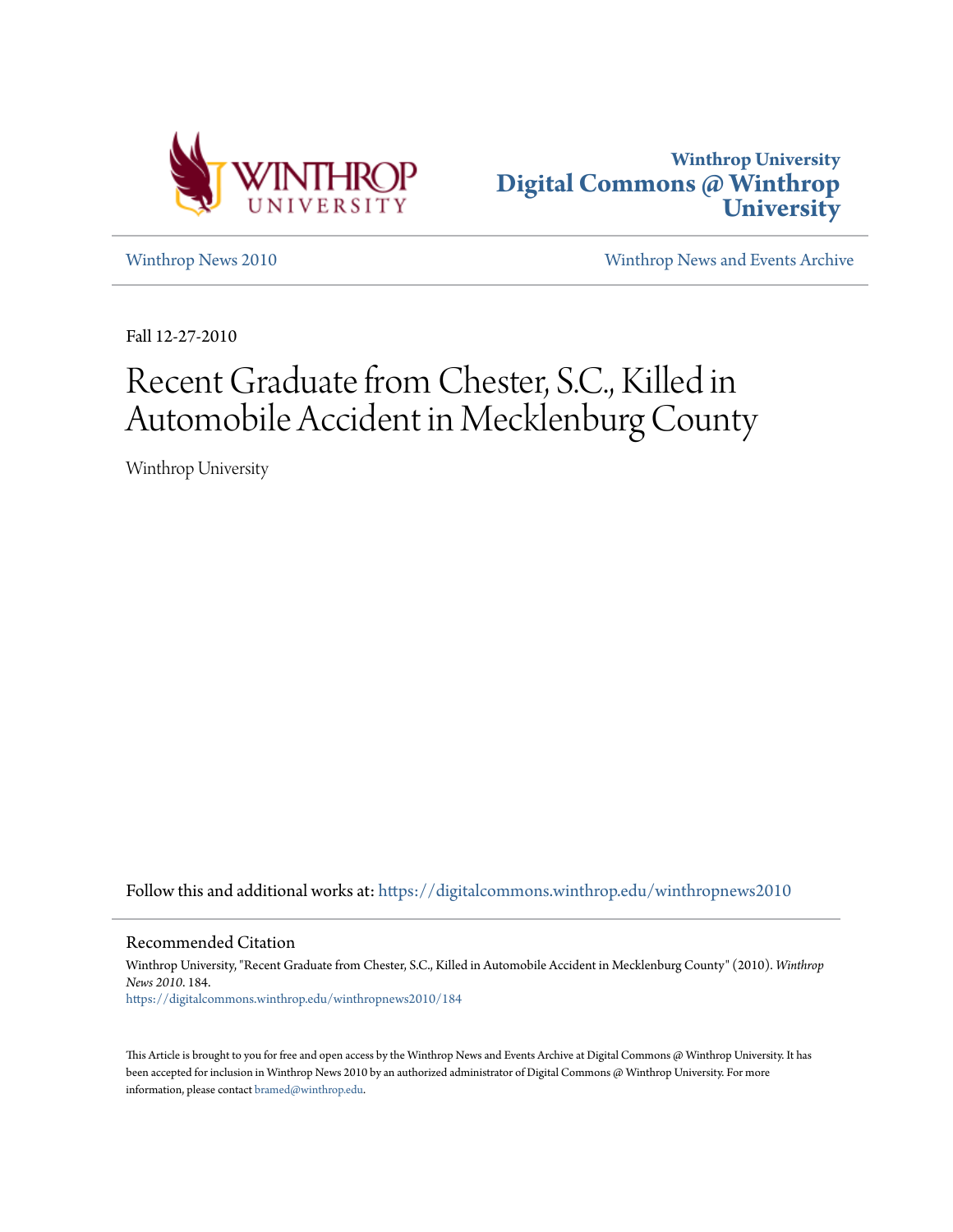All News

Archives

RSS News Feeds

Winthrop in the News

12/27/2010 **Recent Graduate from Chester, S.C., Killed in Automobile Accident in Mecklenburg County**

Funeral Home.

**C** SHARE ■ 验考...

## **Quick Facts**

**ABOUT ADMISSIONS & AID ACADEMICS STUDENT LIFE ATHLETICS GIVING**

WINTHROP

UNIVERSITY

 $\blacksquare$  The funeral will be 2 p.m. Wednesday at First Baptist Church of Chester with Revs. Clay Waldrip and Steve Bishop officiating. The interment will be in Old Purity Cemetery. The family will receive friends Tuesday from 6-8 p.m. at Barron Funeral Home.

**B** She was a graduate of the S.C. Governor's School for Science and Mathematics and an honor graduate from Winthrop University, having received a B.A. in psychology and B.S. in biology where she worked as a research assistant.



N.C. The funeral will be 2 p.m. Wednesday, Dec. 29, at First Baptist Church of Chester with Revs. Clay Waldrip and Steve Bishop officiating. The interment will be in Old Purity Cemetery. The family will receive friends Tuesday, Dec. 28, from 6-8 p.m. at Barron

ROCK HILL, S.C. - **Hannah Ruth Floyd**, 24, who graduated from Winthrop on Dec. 18, died Sunday, Dec. 26, as the result of an automobile accident in Mecklenburg County,

Hannah Floyd

Born in Chester, S.C. on Dec. 8, 1986, Floyd was a member of First Baptist Church in Chester and also attended Second Baptist Church of Chester. She was a graduate of the S.C. Governor's School for Science and Mathematics and an honor graduate from Winthrop University, having received a B.A. in psychology and B.S. in biology where she worked as a research assistant.

"Hannah was a beautiful and bright young woman who had real pizzazz. She was a pleasure to teach, and was no doubt capable of going on to a top-notch graduate program. The death of a young person is always tragic, but with this one comes the loss of someone with great promise to someday contribute much to society," said Joe Prus, professor and chair of the Department of Psychology.

Biology professor Paula Mitchell had Floyd for a general zoology class in spring 2008 and awarded her the Certificate of Achievement as the student with the best academic performance. "With her double degree in psych and biology, Hannah had tremendous potential as a researcher," Mitchell said.

Floyd was an avid softball player, having been selected in 2002 for the Chester Dixie Girls All Star Team. She had a love for animals which inspired her to serve as a volunteer for the Chester Animal Shelter. She planned to further her education in neuropsychology so that her talents might be used to help others.

She is survived by her father, Bill Floyd of Chester; her mother, Fran Floyd McNaughton and her husband, Bryant of Chester; one brother, Tripp Floyd of Chester and several aunts, uncles, numerous cousins, and her beloved pets, Zoe and Tina.

Memorials may be made to Chester County Animal Shelter, 2714 Dawson Dr., Chester, SC 29706 or Friends of The Animals, P.O. Box 58, Chester, SC 29706.